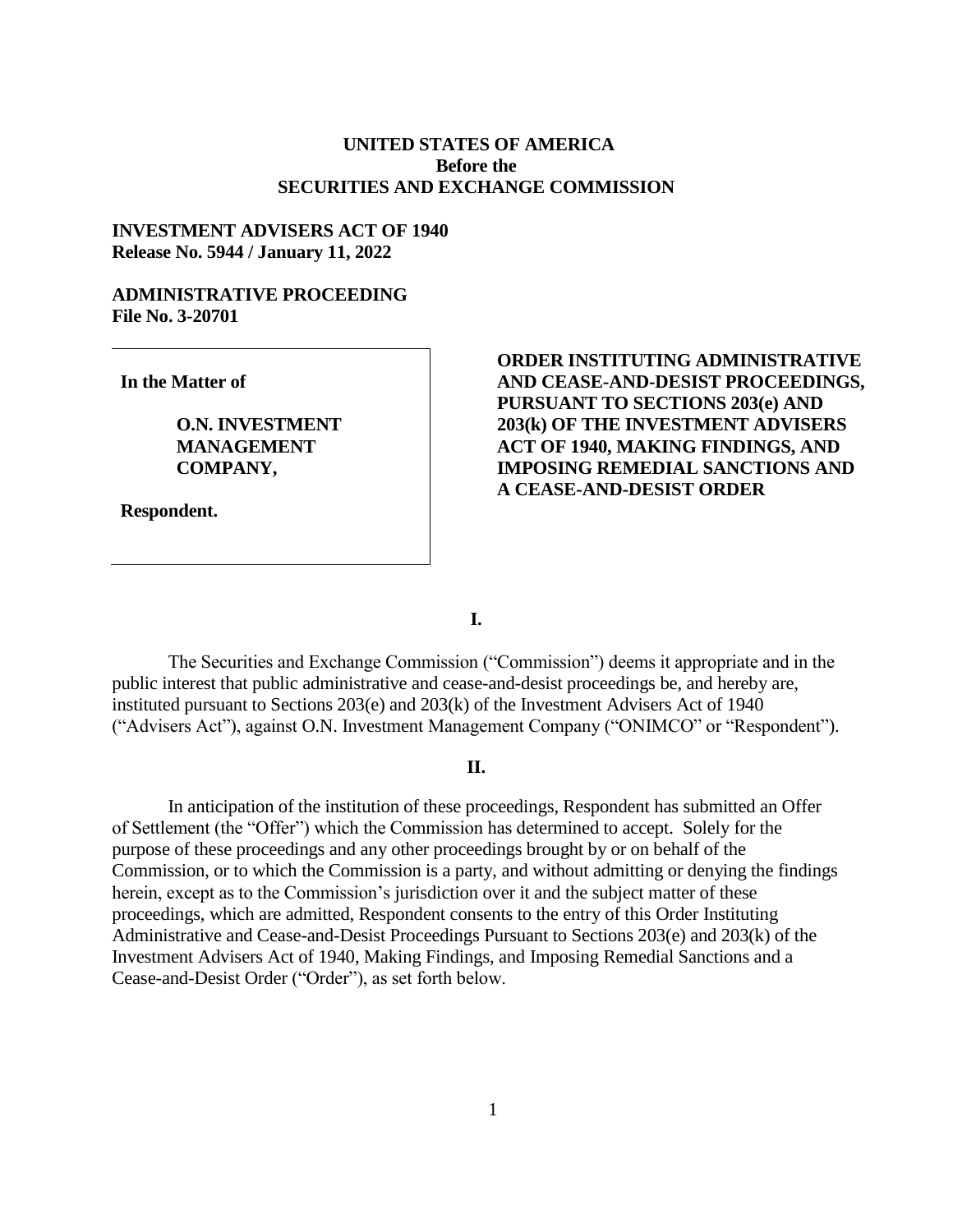### **III.**

On the basis of this Order and ONIMCO's Offer, the Commission finds<sup>1</sup> that:

#### **Summary**

1. These proceedings arise out of breaches of fiduciary duty by ONIMCO, a registered investment adviser, in connection with its affiliated broker-dealer and parent company O.N. Equity Sales Company's ("ONESCO") receipt of third-party compensation from client investments without fully and fairly disclosing associated conflicts of interest. In particular, since at least 2014 ONIMCO invested clients in: (1) mutual fund share classes that paid fees pursuant to Rule 12b-1 under the Investment Company Act of 1940 ("12b-1 fees"); (2) certain mutual funds that also generated no-transaction fee ("NTF") revenue for ONESCO; and (3) cash sweep products that likewise resulted in revenue sharing for ONESCO. In spite of these financial arrangements, ONIMCO provided no disclosure or inadequate disclosure of the conflicts of interest arising from ONESCO's receipt of this compensation. ONIMCO, although eligible to do so, did not self-report ONESCO's receipt of 12b-1 fees to the Commission pursuant to the Division of Enforcement's (the "Division") Share Class Selection Disclosure Initiative ("SCSD Initiative").<sup>2</sup> At all relevant times, ONIMCO also failed to adopt and implement written compliance policies and procedures reasonably designed to prevent violations of the Advisers Act and the rules thereunder in connection with its mutual fund share class selection practices, NTF revenue sharing, and cash sweep revenue sharing.

#### **Respondent**

2. ONIMCO is an Ohio company headquartered in Cincinnati, Ohio. ONIMCO has been registered with the Commission as an investment adviser since 1971. In its Form ADV dated March 25, 2021, ONIMCO reported that it had approximately \$2.16 billion in regulatory assets under management. ONIMCO provides advisory services through investment adviser representatives, most of whom are registered representatives of ONESCO. ONIMCO is a subsidiary of ONESCO.

### **Related Party**

3. ONESCO, an Ohio company headquartered in Cincinnati, Ohio, has been registered with the Commission as a broker-dealer since 1968. ONESCO is a wholly-owned subsidiary of The Ohio National Life Insurance Company. ONESCO acted as an introducing broker-dealer for ONIMCO's advisory clients.

 $\overline{a}$ 

<sup>1</sup> The findings herein are made pursuant to Respondent's Offer of Settlement and are not binding on any other person or entity in this or any other proceeding.

<sup>2</sup> *See* Div. of Enforcement, U.S. Sec. & Exch. Comm'n, *Share Class Selection Disclosure Initiative*, https://www.sec.gov/enforce/announcement/scsd-initiative (last modified Feb. 12, 2018).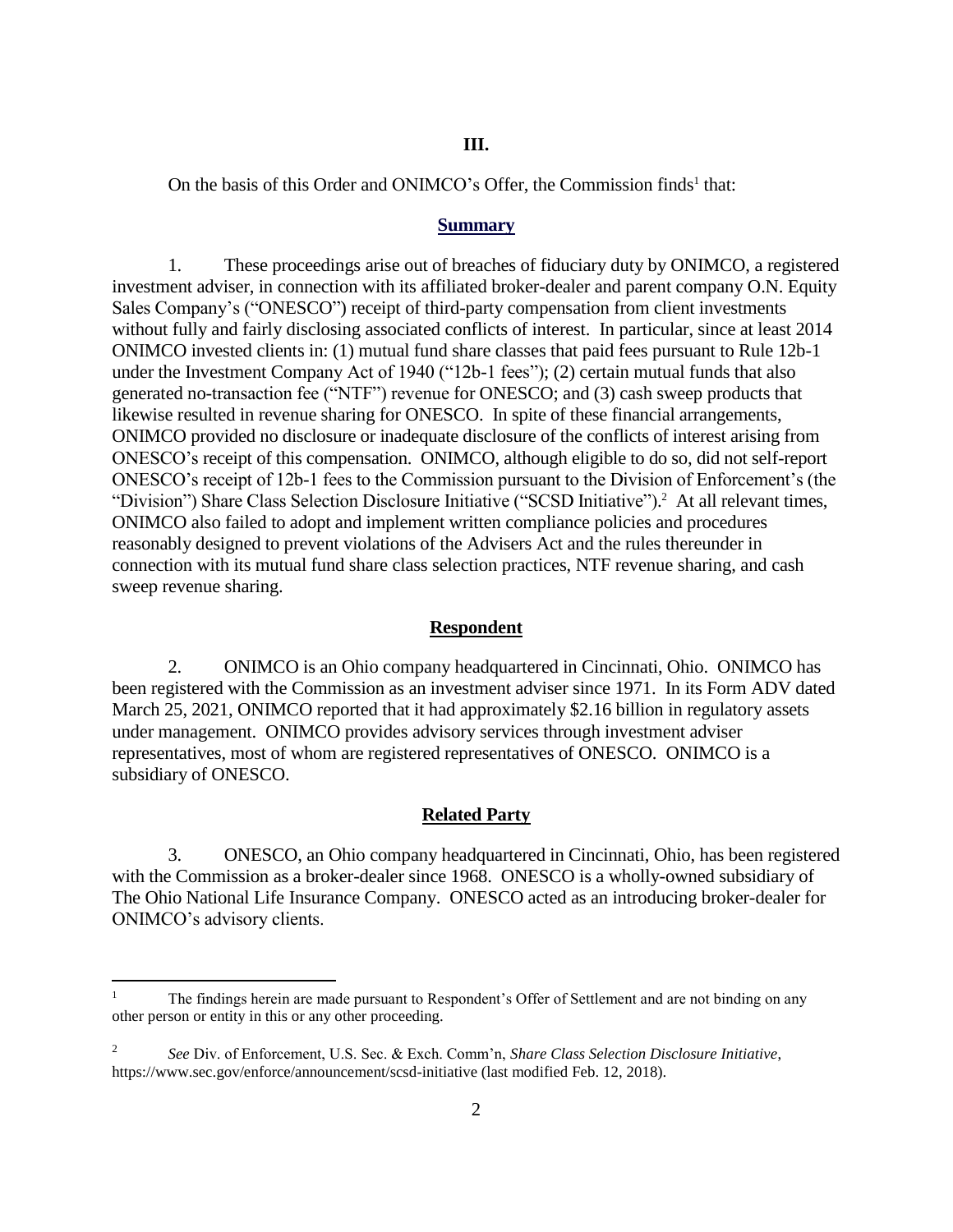# **Background**

4. ONIMCO provides investment advisory services to individuals, families, trusts, estates, charitable organizations, businesses, and other organizations throughout the United States. ONIMCO offers investment advisory services to clients on both a non-discretionary and discretionary basis. ONIMCO also provides financial planning services.

5. As an investment adviser, ONIMCO was obligated to disclose all material facts to its advisory clients, including any conflicts of interest between it and its clients, which could affect the advisory relationship. ONIMCO was also obligated to disclose all material facts relating to how those conflicts could affect the advice ONIMCO and/or its associated persons provided its clients. To meet this fiduciary obligation, ONIMCO was required to provide its advisory clients with full and fair disclosure that was sufficiently specific so that clients could understand the conflicts of interest concerning ONIMCO's investment advice and have an informed basis on which they could consent to or reject the conflicts.

# **Mutual Fund Share Class Selection and 12b-1 Fees**

6. Mutual funds typically offer investors different types of shares or "share classes." Each share class represents an interest in the same portfolio of securities with the same investment objective. The primary difference among the share classes is the fee structure.

7. For example, some mutual fund share classes charge 12b-1 fees to cover certain costs of fund distribution and sometimes shareholder services. These recurring fees, which are included in a mutual fund's total annual fund operating expenses, vary by share class, but typically range from 25 to 100 basis points. They are deducted from the mutual fund's assets on an ongoing basis and paid to the fund's distributor or principal underwriter, which generally remits the 12b-1 fees to the broker-dealer that distributed or sold the shares.

8. Many mutual funds also offer share classes that do not charge 12b-1 fees (*e.g.*, "Institutional Class" or "Class I" shares (collectively, "Class I shares")).<sup>3</sup> An investor who holds Class I shares of a mutual fund will usually pay lower total annual fund operating expenses over time – and thus will generally earn higher returns – than one who holds a share class of the same fund that charges 12b-1 fees. Therefore, if a mutual fund offers a Class I share, and an investor is eligible to own it, it is often, though not always, better for the investor to purchase or hold the Class I share.

9. During the relevant period, ONIMCO advised clients to purchase or hold<sup>4</sup> mutual fund share classes that charged 12b-1 fees when lower-cost share classes of those same funds were

 $\overline{a}$ 

<sup>&</sup>lt;sup>3</sup> Share classes that do not charge 12b-1 fees also go by a variety of other names in the mutual fund industry, such as "Class F2," "Class Y," and "Class Z" shares. As used in this Order, the term "Class I shares" refers generically to share classes that do not charge 12b-1 fees.

<sup>4</sup> In many cases, mutual funds permit certain advisory clients who hold shares in classes charging 12b-1 fees to convert those shares to Class I shares without cost or tax consequences to the client.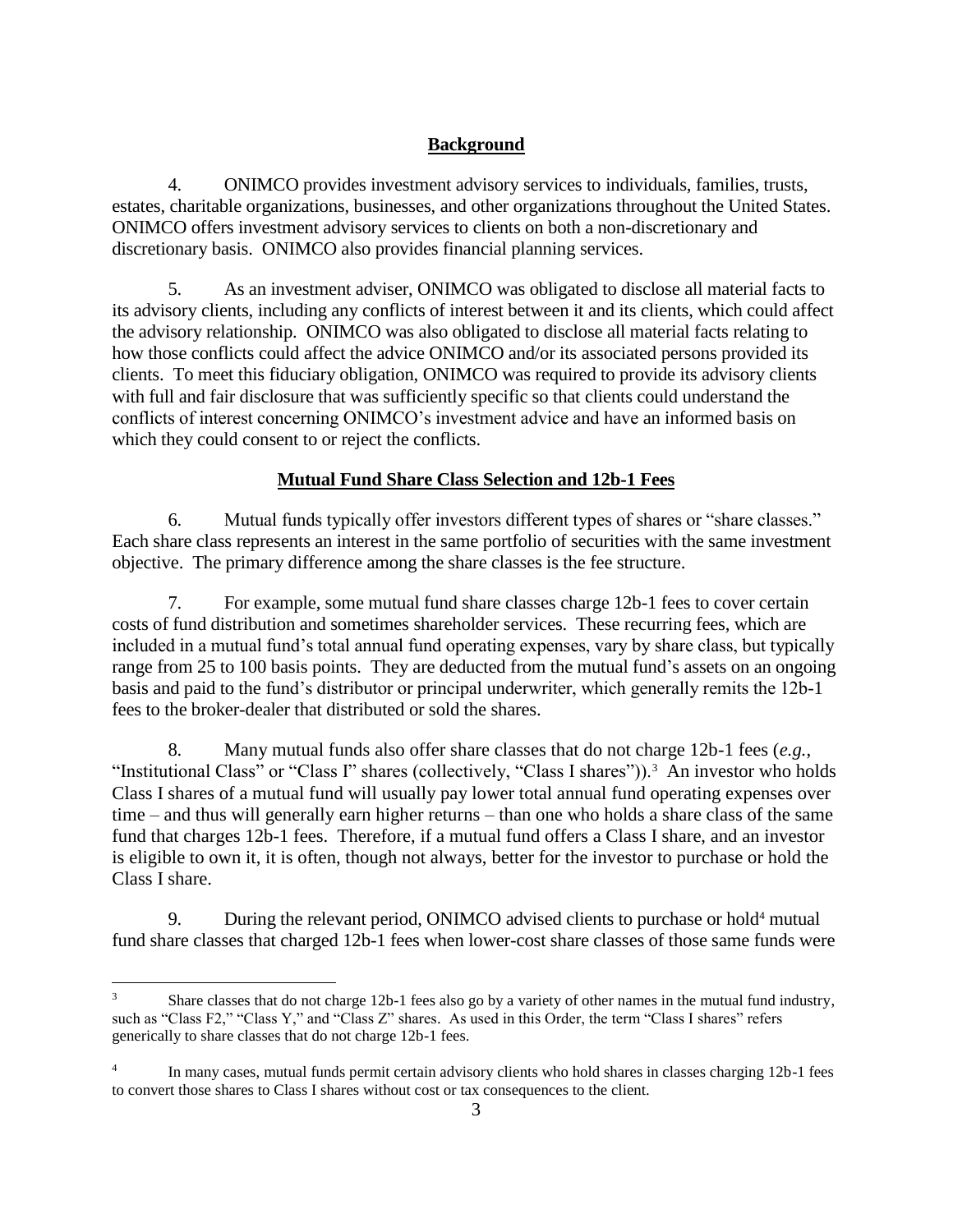available to those clients. As a result, ONIMCO's affiliated broker-dealer, ONESCO, received 12b-1 fees that it would not have collected had ONIMCO's advisory clients been invested in the available lower-cost share classes of those funds. In March 2017, ONIMCO began rebating 12b-1 fees to its clients on a going-forward basis.

### **Revenue Sharing From Certain Mutual Funds**

10. In the relevant period, the unaffiliated clearing broker ("Clearing Broker") that ONESCO contracted with to provide securities transaction clearing services used for client accounts offered an NTF program, which provided ONIMCO access to certain mutual funds. When ONIMCO's advisory clients invested in mutual funds on the NTF platform, the Clearing Broker shared with ONESCO a certain percentage of the NTF revenue that the Clearing Broker received from those mutual funds. The NTF revenue were expenses of the mutual funds, and thus, advisory clients invested in those funds indirectly paid the NTF revenue. The Clearing Broker no longer pays revenue sharing to ONESCO for ONIMCO client advisory assets invested on the NTF platform.

### **Revenue Sharing From Cash Sweep Money Market Funds**

11. Since at least 2014, ONIMCO recommended that clients choose certain money market funds to hold uninvested cash ("Sweep Account Options"). A sweep account is a money market mutual fund or bank account used by brokerages to hold uninvested cash (*e.g.*, incoming cash deposits, dividends, or certain investment returns) until the investor or its adviser decides how to invest the money ("Sweep Account"). A money market fund is a type of mutual fund registered under the Investment Company Act of 1940 and regulated pursuant to Rule 2a-7 under that Act. Money market funds generally invest in short term, highly liquid securities with limited credit risk, and are frequently used as cash sweep account options. The investment yields and expense ratio of a money market fund will differ from fund to fund.

12. The Clearing Broker agreed to share with ONESCO a portion of the revenue the Clearing Broker received in connection with certain money market funds offered to Sweep Accounts. Under this arrangement, the Clearing Broker provided ONIMCO with a list of many money market funds as Sweep Account Options for ONIMCO's advisory clients. The amount of revenue sharing ONESCO received varied depending on the money market fund ONIMCO selected for advisory clients.

13. ONIMCO had a conflict of interest when it recommended Sweep Account Options to its clients. In particular, the money market funds available on the Clearing Broker's platform wherein ONESCO received revenue sharing generally charged higher fees and had at times returned lower investment yields to clients. Conversely, the money market funds available on the Clearing Broker's platform that paid no or lower revenue sharing generally charged lower fees and had at times returned higher investment yields to clients.

14. ONIMCO predominantly recommended and invested advisory clients' uninvested cash in a money market funds tier for which the Clearing Broker had agreed to pay ONESCO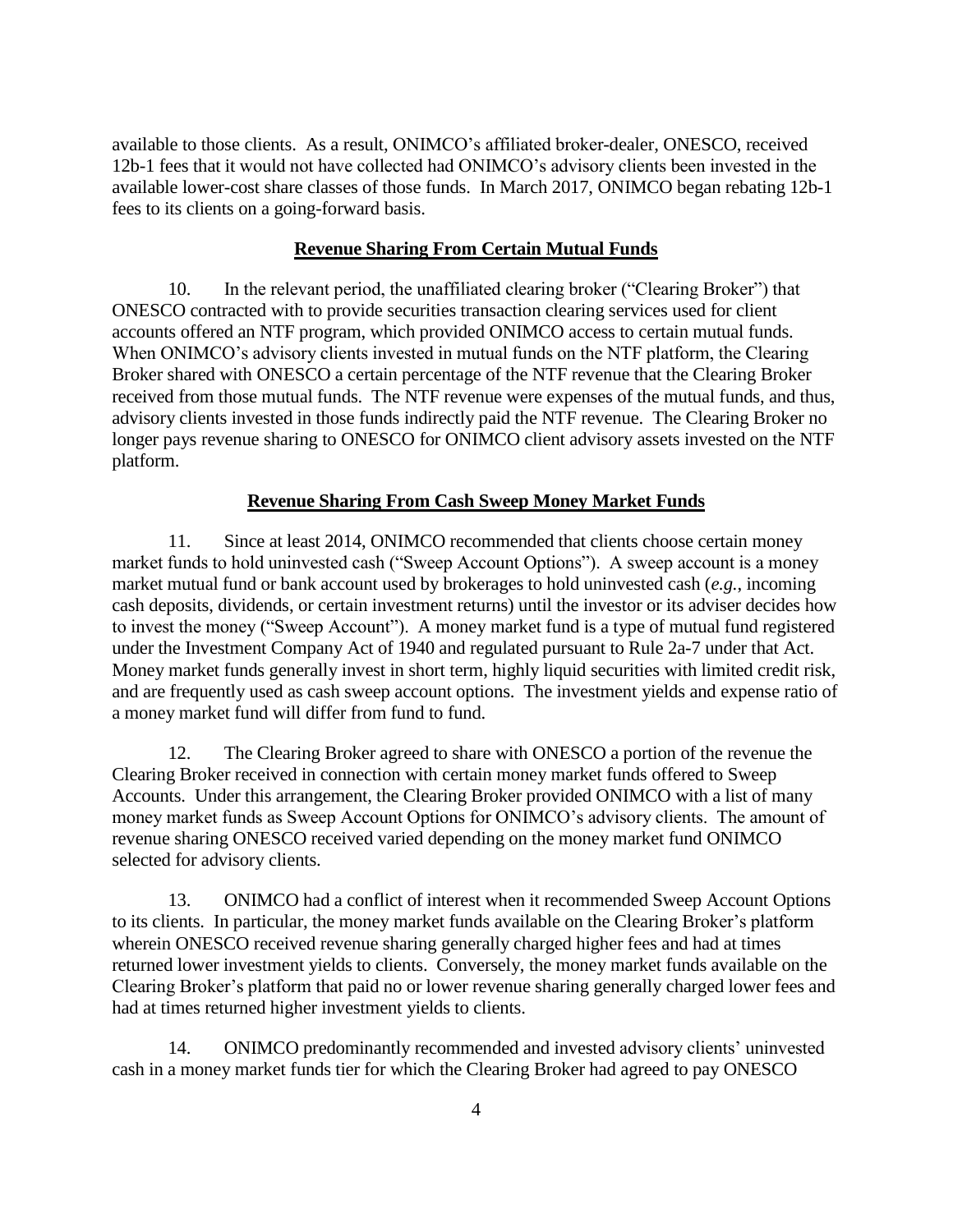revenue sharing even though the Clearing Broker made several money market funds available to ONIMCO's advisory clients that at times would have paid ONIMCO's clients higher yields, but for which ONESCO would have received less or no revenue sharing. When ONIMCO recommended Sweep Account Options to its clients, ONIMCO's interests were in conflict with its advisory clients' interests because ONIMCO had an incentive to recommend cash sweep products that paid the greatest amount of revenue sharing to ONESCO. ONIMCO has since transitioned the Sweep Account Options for its clients to money market funds that do not pay revenue sharing to ONIMCO, ONESCO, or any of ONIMCO's other affiliates.

### **Disclosure Failures**

15. Since at least 2014, ONIMCO did not adequately disclose all material facts regarding the conflicts of interest that arose when it invested advisory clients in a mutual fund share class that would generate 12b-1 fees or revenue sharing for its affiliate while share classes of the same funds were available that did not pay or paid less 12b-1 fees and revenue sharing.

16. In the relevant period, ONIMCO's Form ADV stated that:

[S]ome portfolio managers pay 12b-1 service fees, distribution fees, recordkeeping fees, and/or shareholder accounting fees to custodians and broker-dealers which offer such funds to the clients. These fees reduce the net asset value of mutual fund/ETF shares and are thus indirectly borne by fund shareholders, including clients of ONIMCO who may hold such investments.

17. Since at least 2014, ONIMCO did not disclose that ONESCO was receiving NTF revenue from client investments in advisory accounts or otherwise put clients on notice regarding the conflicts of interest inherent in this arrangement.

18. Since at least 2014, ONIMCO did not disclose ONESCO's receipt of revenue sharing from cash sweep products in which ONIMCO had invested its clients' assets, or otherwise put clients on notice regarding the conflicts of interest inherent in this arrangement.

19. In March 2019, ONIMCO amended its Form ADV Part 2A concerning revenue sharing payments to state:

Additionally, ONIMCO retains no-transaction fee (NTF) and money market revenuesharing payments from several funds that participate in those services to promote their funds. Revenue-sharing payments typically are paid from the fund advisor's management fee and are not directly borne by clients. However, ONIMCO has a conflict of interest with respect to the selection and retention of those mutual funds to choose those funds or share classes over other funds or share classes that do not make revenue sharing payments or make lower revenue-sharing payments, since doing so results in a higher compensation to ONIMCO. Revenue-sharing payments ONIMCO receives is material and is used to offset other costs for providing an advisory platform such as trading costs, prospectus fees, statement and confirm fees, printing and mailing costs of quarterly performance reports among other costs. ONIMCO does not share revenue-sharing payments with its IARs.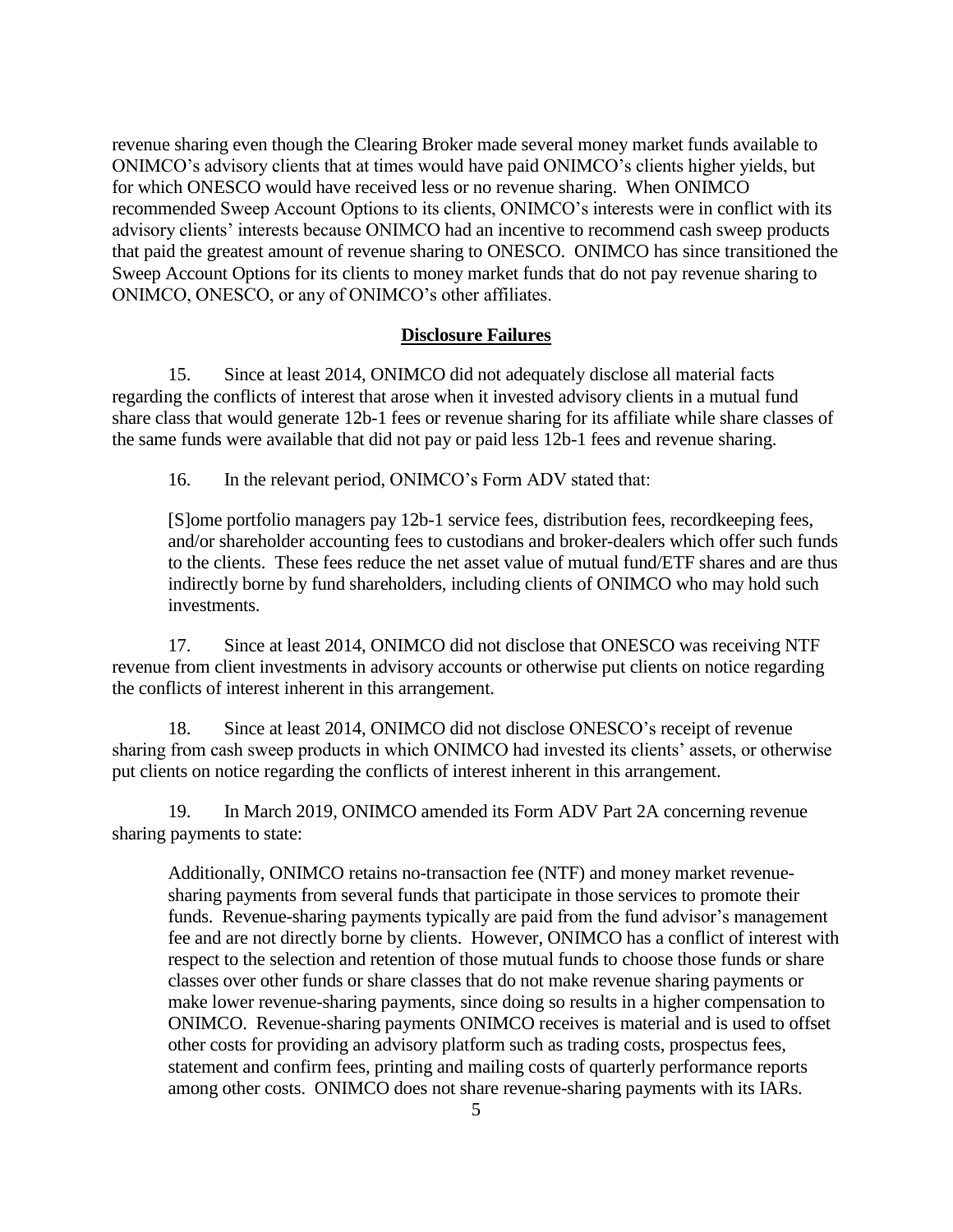ONIMCO did not identify the updated disclosure as a "material change."

#### **Duty of Care Failures**

20. An investment adviser's fiduciary duty includes a duty of care. To fulfill this obligation, an adviser, among other things, must provide investment advice in the best interests of its clients based on the client's objectives and seek best execution for client transactions. 5

21. By causing certain advisory clients to invest in certain mutual fund share classes when share classes of the same funds were available to the clients that presented a more favorable value under the particular circumstances in place at the time of the transactions, ONIMCO violated its duty to seek best execution for those transactions.

22. In the relevant period, ONIMCO determined that government, prime, and municipal money market funds were appropriate cash sweep vehicles for its advisory clients. ONIMCO, however, failed to consider alternative, lower-fee government, prime, and municipal money market funds offered by the Clearing Broker when selecting particular funds.

### **Compliance Deficiencies**

23. In the relevant period, ONIMCO failed to adopt and implement written policies and procedures reasonably designed to prevent violations of the Advisers Act and the rules thereunder in connection with disclosure of conflicts of interest presented by its mutual fund share class selection practices, making recommendations of mutual fund share classes that were in the best interests of its advisory clients, receipt of cash sweep revenue, and receipt of service fee revenue.

### **Violations**

24. As a result of the conduct described above, ONIMCO willfully violated Section 206(2) of the Advisers Act, which prohibits an investment adviser, directly or indirectly, from engaging "in any transaction, practice or course of business which operates as a fraud or deceit upon any client or prospective client." Scienter is not required to establish a violation of Section 206(2), but rather a violation may rest on a finding of negligence. *SEC v. Steadman*, 967 F.2d 636,

 $5\overline{)}$ <sup>5</sup> *See, e.g.*, Interpretive Release Concerning the Scope of Section 28(e) of the Securities Exchange Act of 1934 and Related Matters, Exchange Act Rel. No. 23170 (Apr. 28, 1986).

<sup>6</sup> "Willfully," for purposes of imposing relief under Section 15(b) of the Exchange Act and Section 203(e) of the Advisers Act, "'means no more than that the person charged with the duty knows what he is doing.'" *Wonsover v. SEC*, 205 F.3d 408, 414 (D.C. Cir. 2000) (quoting *Hughes v. SEC*, 174 F.2d 969, 977 (D.C. Cir. 1949)). There is no requirement that the actor "also be aware that he is violating one of the Rules or Acts." *Tager v. SEC*, 344 F.2d 5, 8 (2d Cir. 1965). The decision in *The Robare Group, Ltd. v. SEC*, which construed the term "willfully" for purposes of a differently structured statutory provision, does not alter that standard. 922 F.3d 468, 478-79 (D.C. Cir. 2019) (setting forth the showing required to establish that a person has "willfully omit[ed]" material information from a required disclosure in violation of Section 207 of the Advisers Act).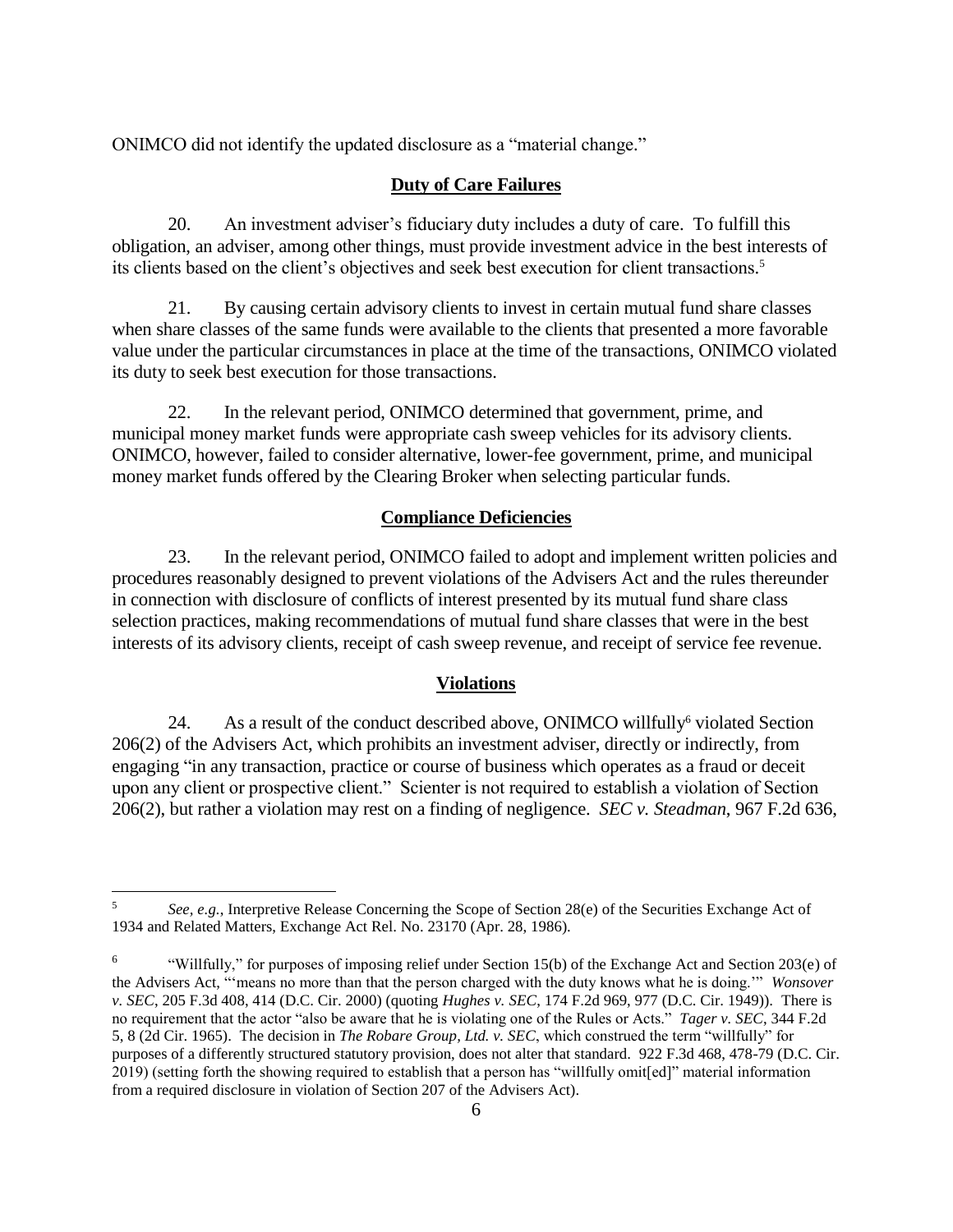643 n.5 (D.C. Cir. 1992) (citing *SEC v. Capital Gains Research Bureau, Inc.*, 375 U.S. 180, 194- 95 (1963)).

25. As a result of the conduct described above, ONIMCO willfully violated Section 206(4) of the Advisers Act and Rule 206(4)-7 thereunder, which require a registered investment adviser to adopt and implement written compliance policies and procedures reasonably designed to prevent violations of the Advisers Act and the rules thereunder.

### **Disgorgement**

26. The disgorgement and prejudgment interest ordered in Section IV.C. is consistent with equitable principles and does not exceed Respondent's net profits from its violations, and will be distributed to harmed investors to the extent feasible. Upon approval of the distribution final accounting by the Commission, any amounts remaining that are infeasible to return to investors, and any amounts returned to the Commission in the future that are infeasible to return to investors, may be transferred to the general fund of the United States Treasury, subject to Section  $21F(g)(3)$ of the Exchange Act.

### **Undertakings**

27. Respondent ONIMCO has undertaken to:

a. Within 30 days of the entry of this Order, review and correct as necessary all relevant disclosure documents concerning mutual fund share class selection and 12b-1 fees, NTF revenue sharing, and Sweep Account revenue sharing.

b. Within 30 days of the entry of this Order, evaluate whether existing clients should be moved to a lower-cost mutual fund share class, mutual funds that do not result in ONESCO receiving NTF revenue, or alternative cash sweep products, and move clients as necessary.

c. Within 30 days of the entry of this Order, evaluate, update (if necessary), and review for the effectiveness of their implementation, ONIMCO's policies and procedures so that they are reasonably designed to prevent violations of the Advisers Act in connection with disclosures regarding mutual fund share class selection, NTF revenue sharing, and Sweep Account revenue sharing.

d. Within 45 days of the entry of this Order, notify affected investors (*i.e.*, those former and current clients who were financially harmed during each relevant period by the practices detailed above (hereinafter, "affected investors")) of the settlement terms of this Order by sending a copy of this Order to each affected investor via mail, email, or such other method not unacceptable to the Commission staff, together with a cover letter in a form not unacceptable to the Commission staff.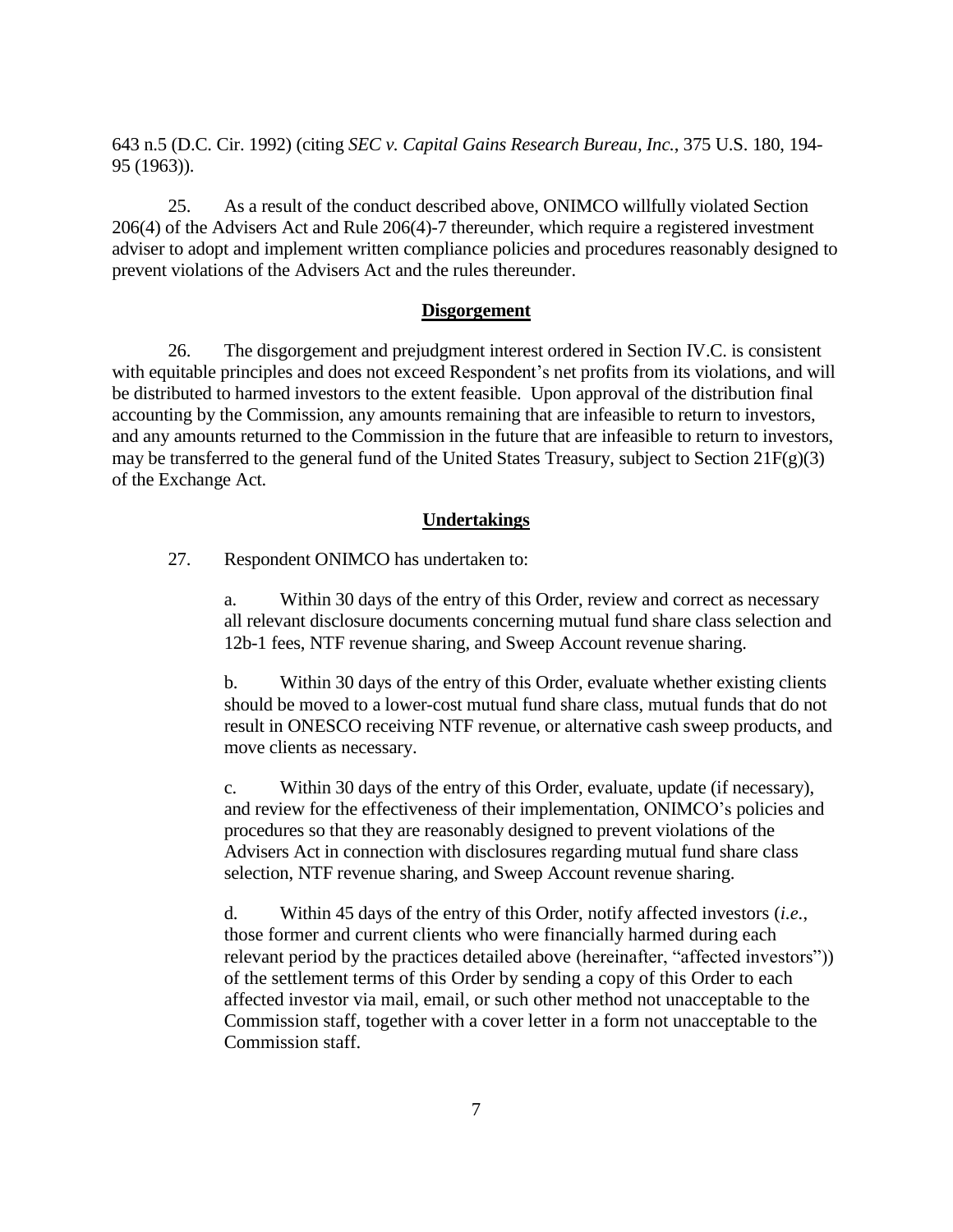e. Within 60 days of the entry of this Order, certify, in writing, compliance with the undertakings set forth above. The certification shall identify the undertakings, provide written evidence of compliance in the form of a narrative, and be supported by exhibits sufficient to demonstrate compliance. The Commission staff may make reasonable requests for further evidence of compliance, and Respondent agrees to provide such evidence. The certification and supporting material shall be submitted to Corey A. Schuster, Assistant Director, Asset Management Unit, Securities and Exchange Commission, 100 F Street, NE, Washington, DC 20549, or such other address as the Commission staff may provide, with a copy to the Office of Chief Counsel of the Division of Enforcement, Securities and Exchange Commission, 100 F Street, NE, Washington, DC 20549.

f. For good cause shown, the Commission staff may extend any of the procedural dates relating to these undertakings. Deadlines for procedural dates shall be counted in calendar days, except that if the last day falls on a weekend or federal holiday, the next business day shall be considered the last day.

### **IV.**

In view of the foregoing, the Commission deems it appropriate, and in the public interest to impose the sanctions agreed to in ONIMCO's Offer.

Accordingly, pursuant to Sections 203(e) and 203(k) of the Advisers Act, it is hereby ORDERED that:

A. Respondent cease and desist from committing or causing any violations and any future violations of Sections 206(2) and 206(4) of the Advisers Act and Rule 206(4)-7 thereunder.

B. Respondent is censured.

C. Respondent shall pay disgorgement, prejudgment interest, and a civil penalty, totaling \$1,238,653 as follows:

> (i) Respondent shall pay disgorgement of \$866,257 and prejudgment interest of \$162,396 consistent with the provisions of this Subsection C.

(ii) Respondent shall pay a civil money penalty in the amount of \$210,000, consistent with the provisions of this Subsection C.

(iii) Pursuant to Section 308(a) of the Sarbanes-Oxley Act of 2002, as amended, a Fair Fund is created for the penalties, disgorgement, and prejudgment interest described above for distribution to affected investors. Amounts ordered to be paid as civil money penalties pursuant to this Order shall be treated as penalties paid to the government for all purposes, including all tax purposes. To preserve the deterrent effect of the civil penalty, Respondent agrees that in any Related Investor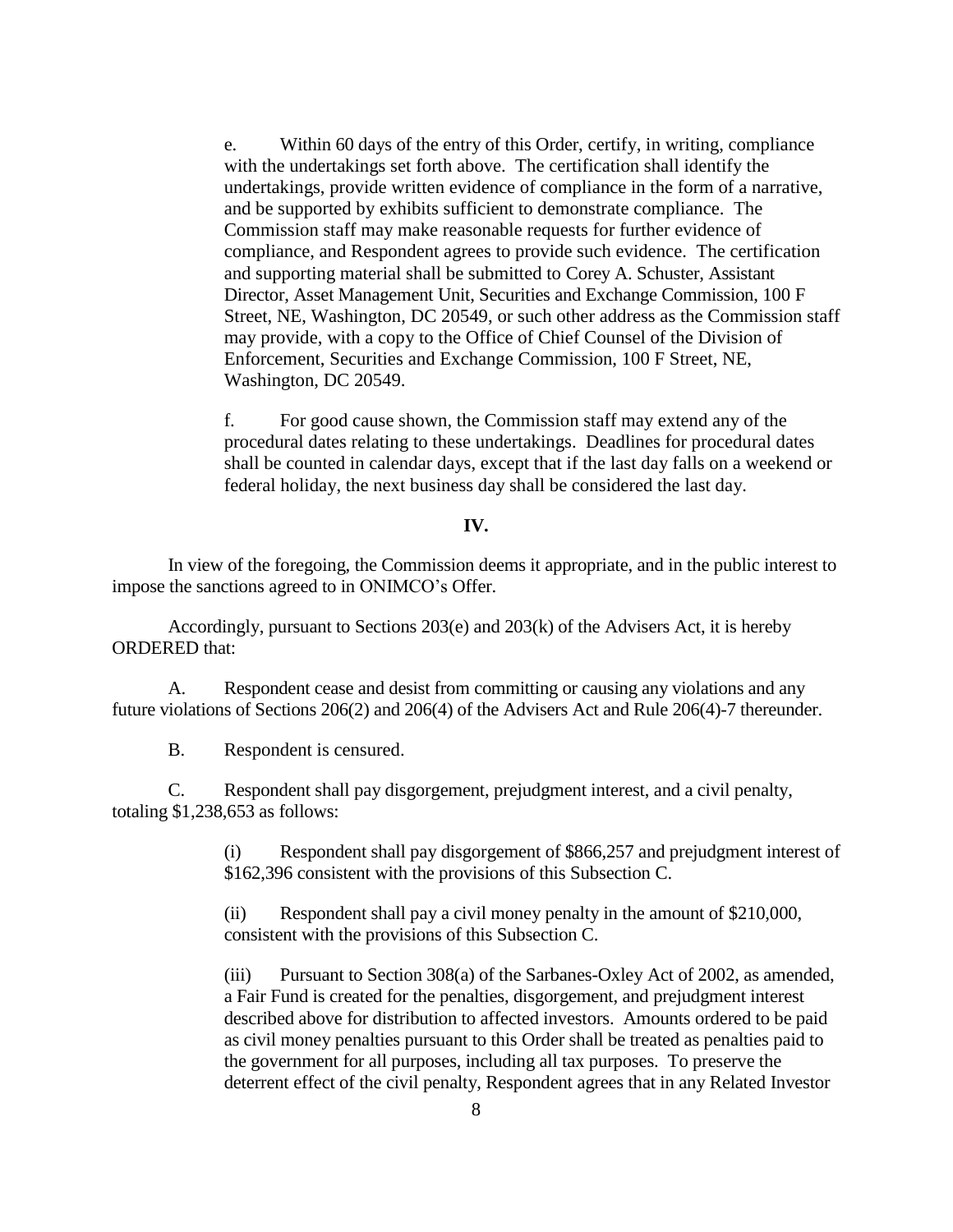Action, it shall not argue that it is entitled to, nor shall it benefit by, offset or reduction of any award of compensatory damages by the amount of any part of Respondent's payment of a civil penalty in this action ("Penalty Offset"). If the court in any Related Investor Action grants such a Penalty Offset, Respondent agrees that it shall, within 30 days after entry of a final order granting the Penalty Offset, notify the Commission's counsel in this action and pay the amount of the Penalty Offset to the Commission. Such a payment shall not be deemed an additional civil penalty and shall not be deemed to change the amount of the civil penalty imposed in this proceeding. For purposes of this paragraph, a "Related Investor Action" means a private damages action brought against Respondent by or on behalf of one or more investors based on substantially the same facts as alleged in the Order instituted by the Commission in this proceeding.

(iv) Within 10 days of the entry of this Order, Respondent's payment of the Fair Fund shall be made by depositing the full amount of the disgorgement, prejudgment interest, and civil penalty into an escrow account at a financial institution not unacceptable to the Commission staff and Respondent shall provide the Commission staff with evidence of such deposit in a form acceptable to the Commission staff. The account holding the assets of the Fair Fund shall bear the name and the taxpayer identification number of the Fair Fund. If timely deposit into the escrow account is not made, additional interest shall accrue pursuant to SEC Rule of Practice 600 [17 C.F.R. § 201.600] and/or 31 U.S.C. § 3717.

(v) Respondent shall be responsible for administering the Fair Fund and may hire a professional to assist it in the administration of the distribution. The costs and expenses of administering the Fair Fund, including any such professional services, shall be borne by Respondent and shall not be paid out of the Fair Fund.

(vi) Respondent shall distribute from the Fair Fund to each affected investor an amount representing: (a) the financial harm during each relevant period by the practices discussed above, and (b) reasonable interest paid on such amounts, pursuant to a disbursement calculation (the "Calculation") that will be submitted to, reviewed, and approved by the Commission staff in accordance with this Subsection C. The Calculation shall be subject to a *de minimis* threshold. No portion of the Fair Fund shall be paid to: (1) any affected investor account in which Respondent, or any of its current or former officers, directors, investment adviser representatives, or associated persons (or any of their spouses or children) have a financial interest; and (2) any affected investor account that was not charged advisory fees by Respondent.

(vii) Respondent shall, within 90 days of the entry of this Order, submit a Calculation to the Commission staff for review and approval. At or around the time of submission of the proposed Calculation to the staff, Respondent shall make itself available, and shall require any third-parties or professionals retained by Respondent to assist in formulating the methodology for its Calculation and/or administration of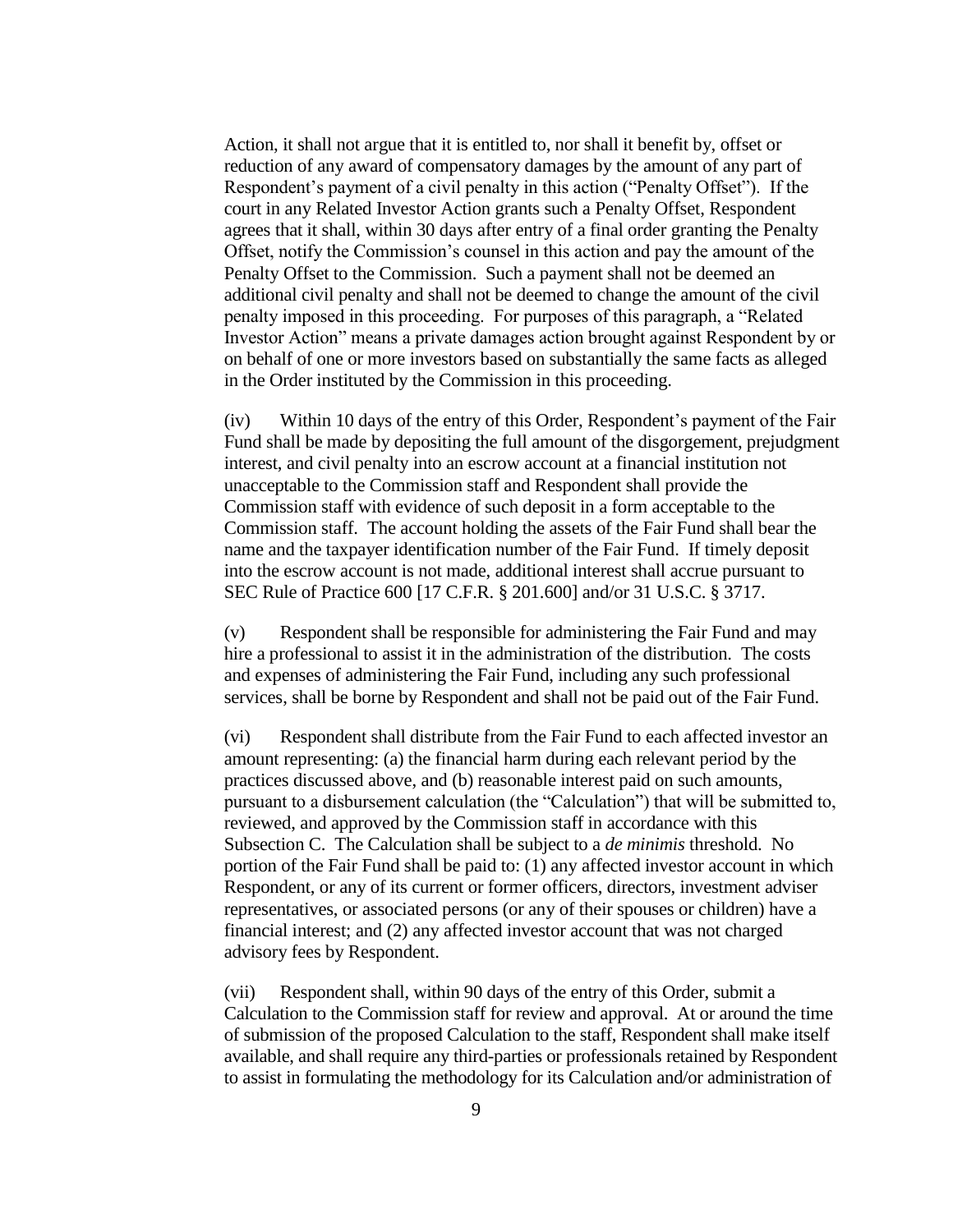the distribution to be available for a conference call with the Commission staff to explain the methodology used in preparing the proposed Calculation and its implementation, and to provide the staff with an opportunity to ask questions. Respondent also shall provide the Commission staff such additional information and supporting documentation as the Commission staff may request for the purpose of its review. In the event of one or more objections by the Commission staff to Respondent's proposed Calculation or any of its information or supporting documentation, Respondent shall submit a revised Calculation for the review and approval of the Commission staff or additional information or supporting documentation within 10 days of the date that the Commission staff notifies Respondent of the objection. The revised Calculation shall be subject to all of the provisions of this Subsection C.

(viii) Respondent shall, within 30 days of the written approval of the Calculation by the Commission staff, submit a payment file (the "Payment File") for review and acceptance by the Commission staff demonstrating the application of the methodology to each affected investor. The Payment File should identify, at a minimum: (1) the name of each affected investor; (2) the exact amount of the payment to be made from the Fair Fund to each affected investor; (3) the application of a *de minimis* threshold; and (4) the amount of reasonable interest paid. Respondent shall exclude from the Payment File all payments to payees that appear on the United States Treasury Department Specially Designated Nationals List.

(ix) Respondent shall complete the disbursement of all amounts payable to affected investors within 90 days of the date the Commission staff accepts the Payment File unless such time period is extended as provided in Paragraph (xiii) of this Subsection C. Respondent shall notify the Commission staff of the date(s) and the amount paid for each distribution.

(x) If Respondent is unable to distribute any portion of the Fair Fund for any reason, including an inability to locate an affected investor or a beneficial owner of an affected investor or any factors beyond Respondent's control, Respondent shall transfer any such undistributed funds to the Commission for transmittal to the United States Treasury in accordance with Section  $21F(g)(3)$  of the Exchange Act when the distribution of funds is complete and before the final accounting provided for in Paragraph (xii) of this Subsection C is submitted to the Commission staff. Payment must be made in one of the following ways:

(a) Respondent may transmit payment electronically to the Commission, which will provide detailed ACH transfer/Fedwire instructions upon request;

(b) Respondent may make direct payment from a bank account via Pay.gov through the SEC website at [http://www.sec.gov/about/offices/ofm.htm;](http://www.sec.gov/about/offices/ofm.htm) or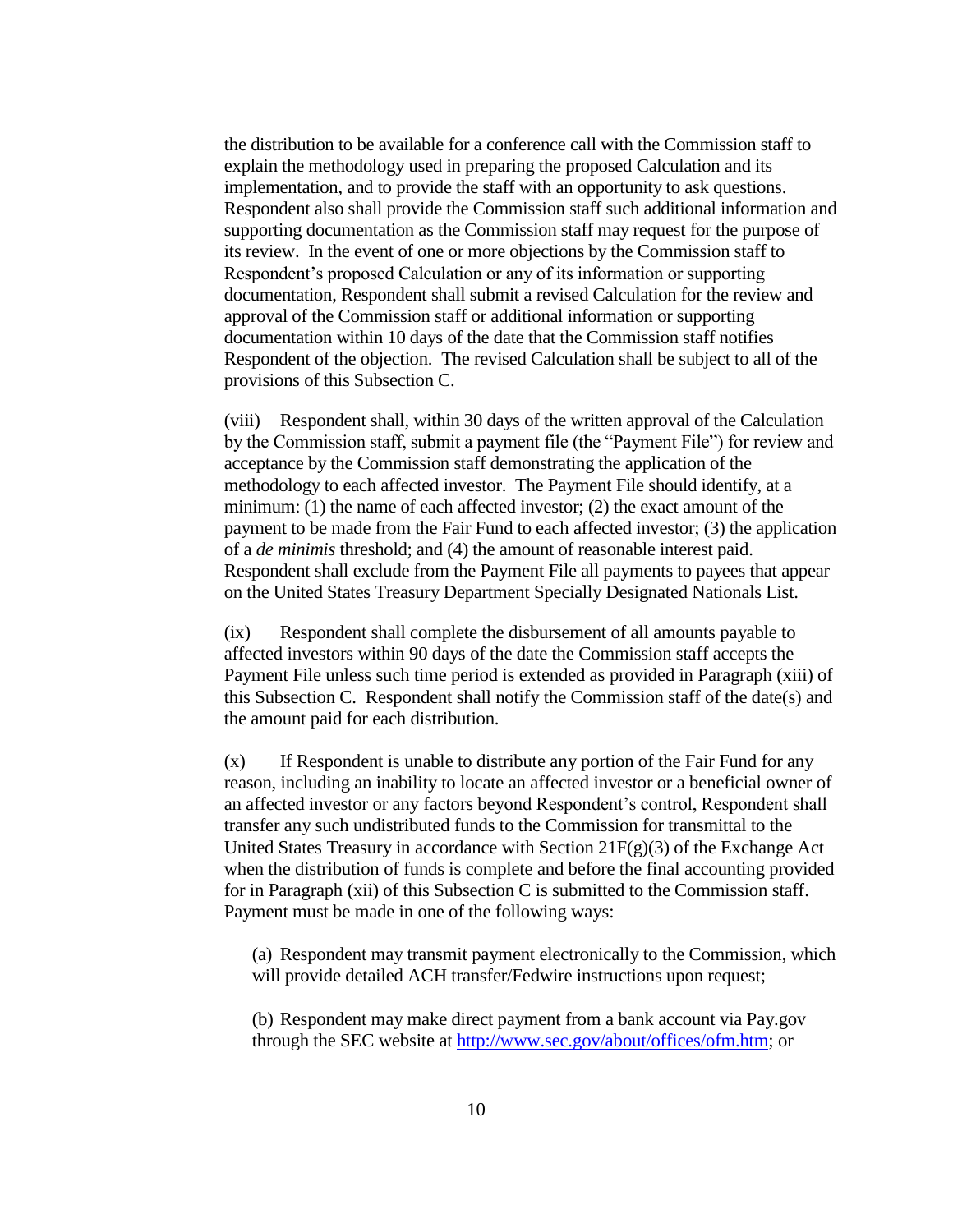(c) Respondent may pay by certified check, bank cashier's check, or United States postal money order, made payable to the Securities and Exchange Commission and hand-delivered or mailed to:

> Enterprise Services Center Accounts Receivable Branch HQ Bldg., Room 181, AMZ-341 6500 South MacArthur Boulevard Oklahoma City, OK 73169

Payments by check or money order must be accompanied by a cover letter identifying ONIMCO as the Respondent in these proceedings, and the file number of these proceedings; a copy of the cover letter and check or money order must be sent to Corey A. Schuster, Assistant Director, Asset Management Unit, Securities and Exchange Commission, 100 F Street, NE, Washington, DC 20549, or such other address as the Commission staff may provide.

(xi) A Fair Fund is a Qualified Settlement Fund ("QSF") under Section  $468B(g)$ of the Internal Revenue Code ("IRC"), 26 U.S.C. §§ 1.468B.1-1.468B.5. Respondent shall be responsible for all tax compliance responsibilities associated with the Fair Fund, including but not limited to tax obligations resulting from the Fair Fund's status as a QSF. These responsibilities involve reporting and paying requirements of the Fair Fund, including but not limited to: (1) tax returns for the Fair Fund; (2) information return reporting regarding the payments to investors, as required by applicable codes and regulations; and (3) obligations resulting from compliance with the Foreign Account Tax Compliance Act (FATCA). Respondent may retain any professional services necessary. The costs and expenses of tax compliance, including any such professional services, shall be borne by Respondent and shall not be paid out of the Fair Fund.

(xii) Within 150 days after Respondent completes the disbursement of all amounts payable to affected investors, Respondent shall return all undisbursed funds to the Commission pursuant to the instruction set forth in this Subsection C. The Respondent shall then submit to the Commission staff a final accounting and certification of the disposition of the Fair Fund for Commission approval. The final accounting shall be in a format to be provided by the Commission staff. The final accounting and certification shall include: (1) the amount paid to each affected investor, with the reasonable interest and post-order interest if applicable; (2) the date of each payment; (3) the check number or other identifier of money transferred to each affected investor; (4) the amount of any returned payment and the date received; (5) a description of any effort to locate an affected investor whose payment was returned or to whom payment was not made for any reason; (6) the total amount, if any, to be forwarded to the Commission for transfer to the United States Treasury; and (7) an affirmation that Respondent has made payments from the Fair Fund to affected investors in accordance with the Payment File approved